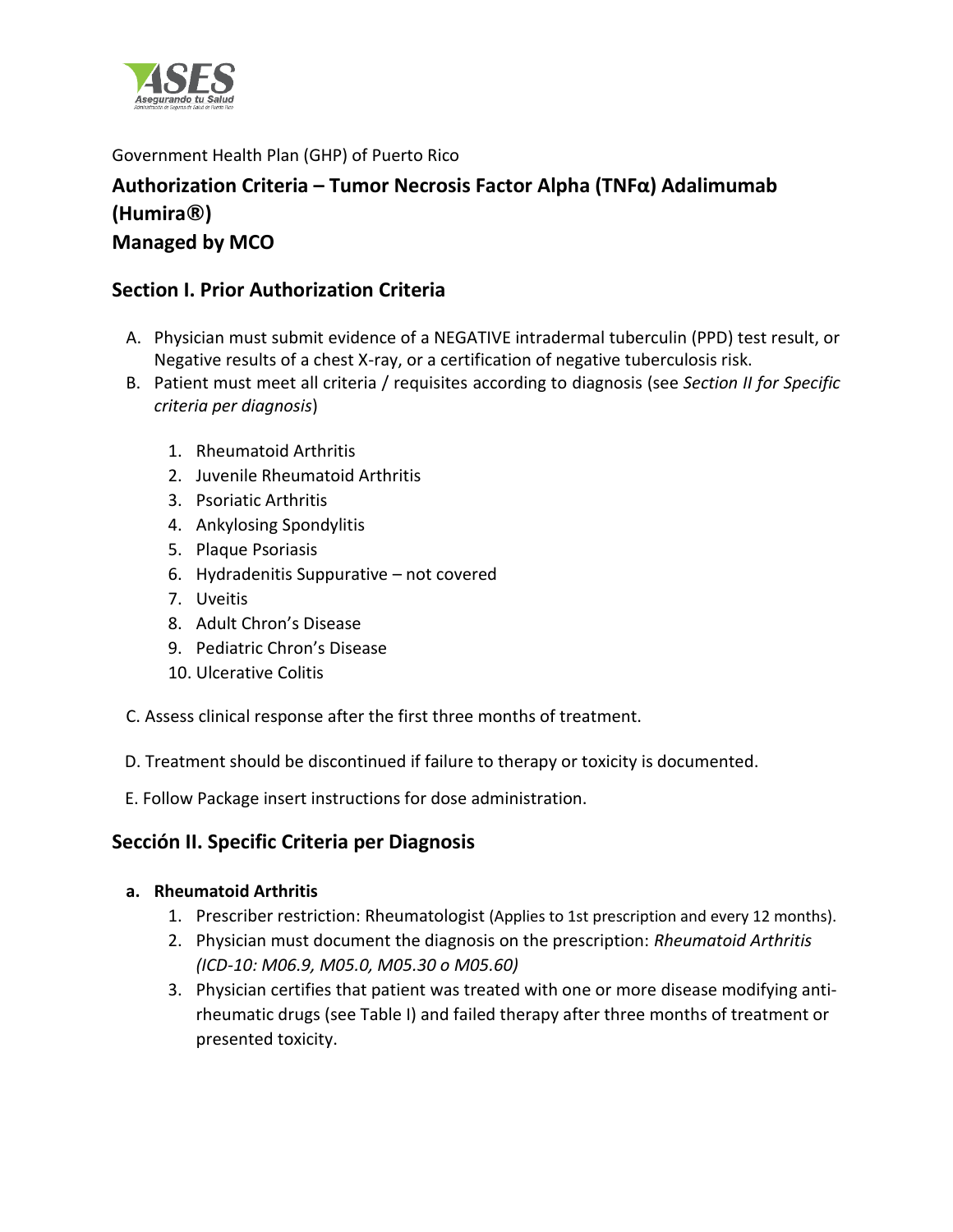

#### **Doses to be approved for Rheumatoid Arthritis**

| Agent      | <b>Route</b> | <b>Dose</b>     | <b>Frequency</b>                                  |
|------------|--------------|-----------------|---------------------------------------------------|
| Adalimumab | SC           | $40 \text{ mg}$ | Every other week                                  |
|            |              |                 | Some patients NOT using MTX could benefit from an |
|            |              |                 | increase in dose frequency - 40 mg once a week    |

#### **b. Juvenile Rheumatoid Arthritis**

- 1. Prescriber restriction: Rheumatologists, Pediatric Rheumatologist (Applies to 1st prescription and every 12 months).
- 2. Physician must document the diagnosis on the prescription: *Juvenile Rheumatoid Arthritis (ICD-10: M08.0, M08.2, M08.3, M08.40 and M08.9).*
- 3. Patient is ≥ 2 years of age
- 4. Physician certifies that patient was treated with one or more disease modifying antirheumatic drugs (see Table I) and failed therapy after three months of treatment or presented toxicity.
- 5. Patients with *Systemic Juvenile Idiopathic Arthritis and various degrees of synovitis:*  physician certifies that patient was treated with anakinra and failed therapy after one month of treatment, or presented toxicity.

| Doses to be approved for Juvenile Rheumatoid Arthritis |              |                 |                                                    |
|--------------------------------------------------------|--------------|-----------------|----------------------------------------------------|
| Agent                                                  | <b>Route</b> | <b>Dose</b>     | <b>Frequency</b>                                   |
| Adalimumab   SC                                        |              | $20 \text{ mg}$ | Body weight $> 15$ kg - < 30 kg – every other week |
|                                                        |              | 40 mg           | Body weight > 30 kg - every week                   |

#### **c. Psoriatic Arthritis**

- 1. Prescriber restriction: Rheumatologist, Dermatologist (Applies to 1st prescription and every 12 months).
- 2. Physician must document the diagnosis on the prescription: *Psoriatic Arthritis (ICD-10: L40.54 o L40.59)*
- 3. Physician certifies that patient was treated with one or more disease modifying antirheumatic drugs (see Table I) and failed therapy after six months of treatment or presented toxicity.

#### **d. Ankylosing Spondylitis**

1. Prescriber restriction: Rheumatologist (Applies to 1st prescription and every 12 months).

2. Physician must document the diagnosis on the prescription: *Ankylosing Spondylitis (ICD-10: M45.9)*

3. Patient must meet the following criteria according to the type of ankylosing spondylitis presented: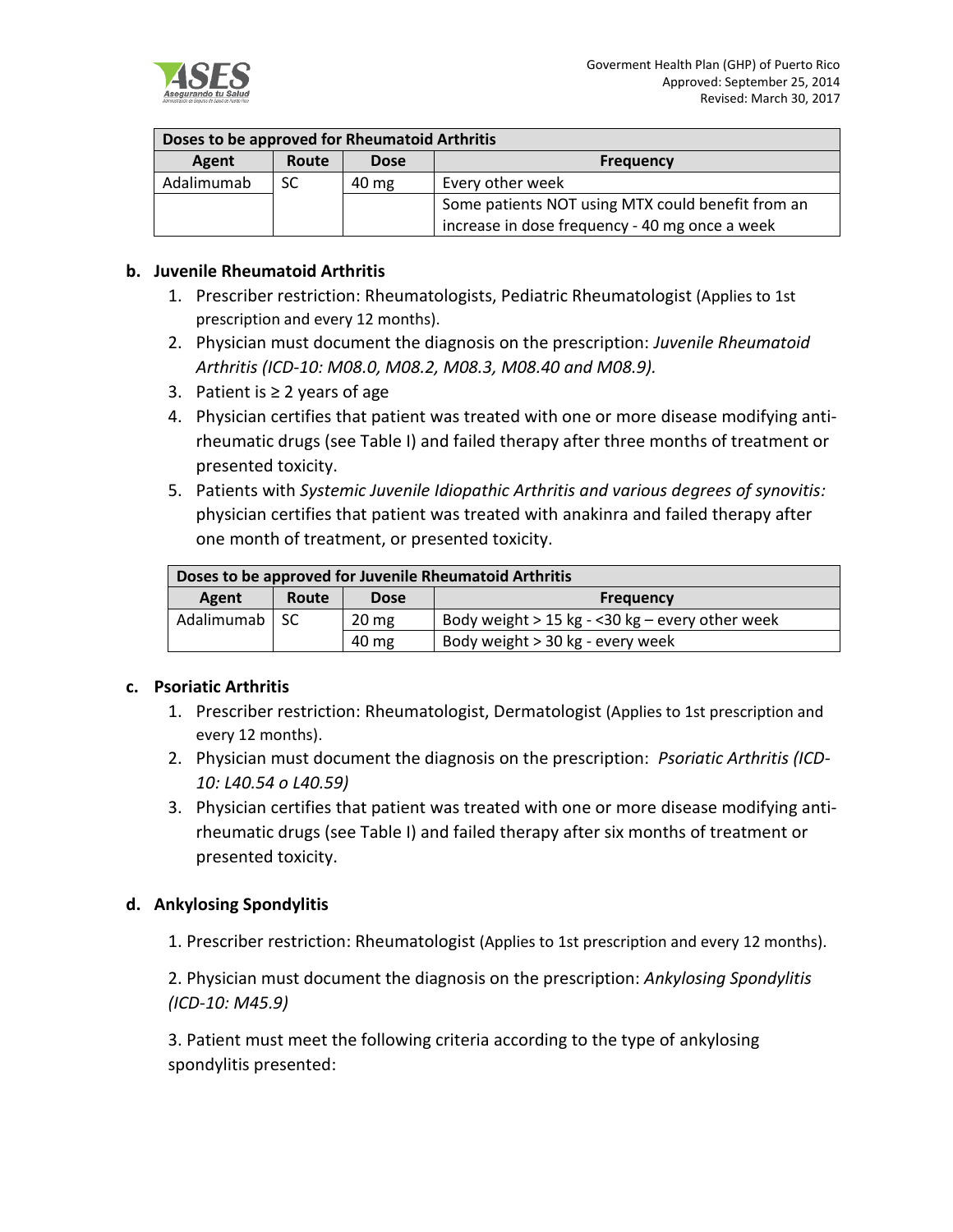

| Symptomatic<br>Axial disease          | Physician documents that patient failed treatment with at least two<br>1.<br>NSAIDs for at least three months, except if NSAIDs are<br>contraindicated or if patient has presented toxicity or intolerance.                                                                                                                                                                                                                                                                                                                                                                            |
|---------------------------------------|----------------------------------------------------------------------------------------------------------------------------------------------------------------------------------------------------------------------------------------------------------------------------------------------------------------------------------------------------------------------------------------------------------------------------------------------------------------------------------------------------------------------------------------------------------------------------------------|
| Symptomatic<br>Enthesitis             | Physician documents that patient failed treatment with at least two<br>1.<br>NSAIDs for at least three months, except if NSAIDs are<br>contraindicated or if patient has presented toxicity or intolerance,<br>and<br>Physician certifies that patient failed treatment with at least two<br>2.<br>intra-articular steroid injections, except if these are contraindicated<br>or patient presents intolerance.                                                                                                                                                                         |
| Symptomatic<br>Periferal<br>Arthritis | Physician documents that patient failed treatment with at least two<br>1.<br>NSAIDs for at least three months, except if NSAIDs are<br>contraindicated or if patient has presented toxicity or intolerance,<br>and<br>Physician certifies that patient failed treatment with at least two<br>2.<br>intra-articular steroid injections, except if these are contraindicated<br>or patient presents intolerance, and<br>Physician certifies that patient presented intolerance to treatment<br>3.<br>with sulfasalazine for at least four months, or that its use is<br>contraindicated. |

| Doses to be approved for Ankylosing Spondylitis |       |             |                  |  |
|-------------------------------------------------|-------|-------------|------------------|--|
| Agent                                           | Route | <b>Dose</b> | <b>Frequency</b> |  |
| Adalimumab                                      |       | 40 mg       | Every other week |  |

#### **e. Plaque Psoriasis**

- 1. Prescriber restriction: Dermatologist (Applies to 1st prescription and every 12 months).
- 2. Physician must document the diagnosis on the prescription: *Plaque Psoriasis (ICD-10: L40.8)*
- 3. Physician documents that:
	- a. Patient has failed treatment with one or more topical agents used for the management of plaque psoriasis, and
	- b. Patient has failed treatment with one of the following systemic agents: methotrexate, cyclosporine, acitretin, oral corticosteroids (or use is contraindicated), and
	- c. Patient has failed phototherapy, or use is contraindicated, or patient does not have access to phototherapy.

*Table I. Agents classified as disease-modifying anti-rheumatic drugs (DMARDs)*  Hydroxychloroquine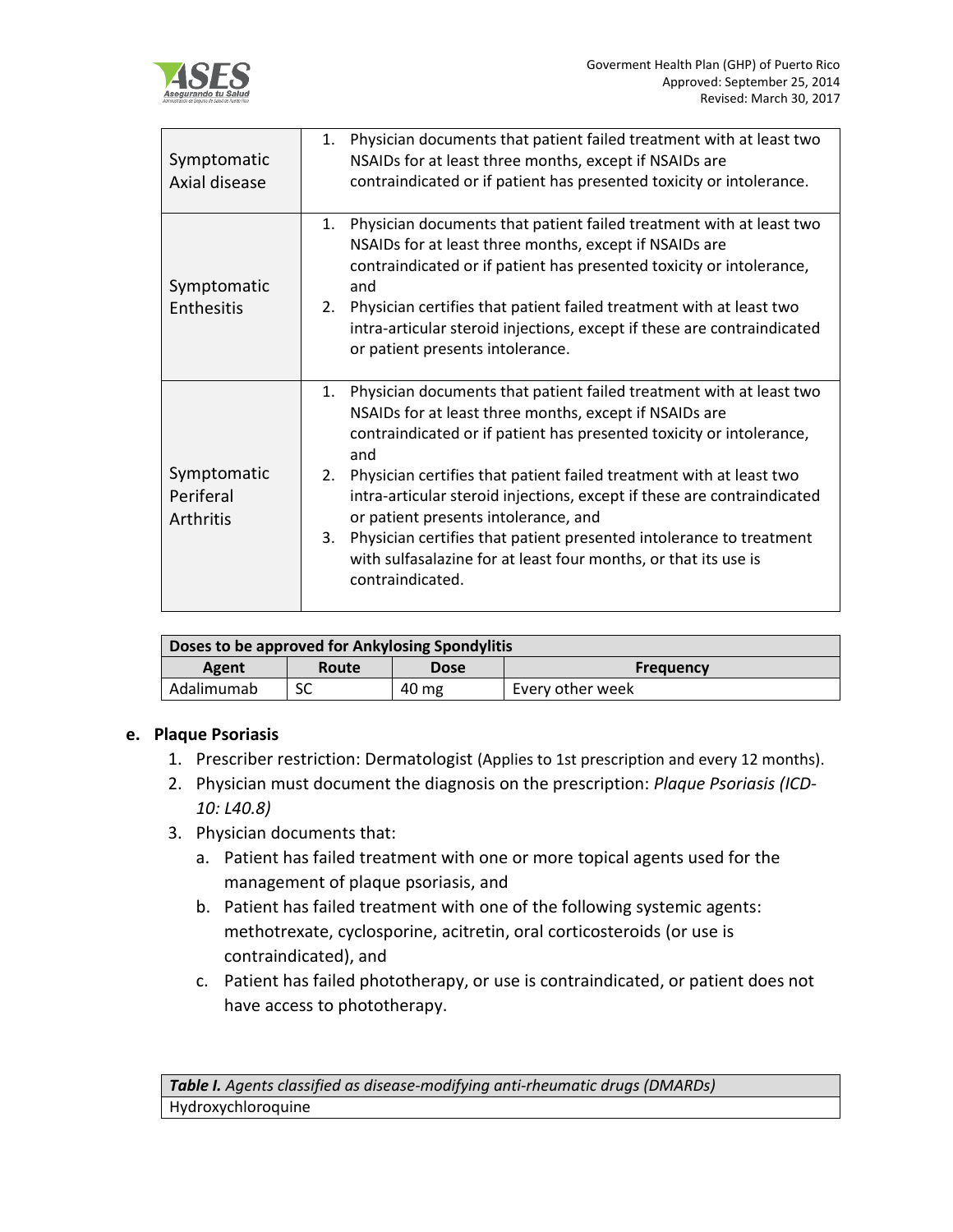

| <b>Table I.</b> Agents classified as disease-modifying anti-rheumatic drugs (DMARDs) |
|--------------------------------------------------------------------------------------|
| Leflunomide                                                                          |
| Methotrexate (MTX)                                                                   |
| Minocycline                                                                          |
| Sulfasalazine                                                                        |
|                                                                                      |

#### **F. Uveitis:**

- 1. Prescriber restriction**:** Ophthalmologist.
- 2. Physician must document the diagnosis on the prescription:

Uveitis non-infectious intermediate posterior and panuveitis in adult patients (ICD10- CM: H20.0, H30.9).

3. Physician documents that:

The patient has failed corticosteroid therapy, or that its use is contraindicated, or certifies that adalimumab should be the first line of treatment because of a high risk of visual loss.

#### **G. Adult and Pediatric Chron's Disease:**

1. Prescribers restriction: Gastroenterologists or Pediatric Gastroenterologist (Applies to 1st prescription and every 12 months).

2. Physician must document the diagnosis on the prescription:

a. *Adult Crohn's Disease (CD):* Reducing signs and symptoms and inducing and maintaining clinical remission in adult patients with moderately to severely active Crohn's disease who have had an inadequate response to conventional therapy. Reducing signs and symptoms and inducing clinical remission in these patients if they have also lost response to or are intolerant to infliximab. (ICD-10-CM K50.00 o ICD-10-CM K50.10 o ICD-10-CM K50.90).

b. *Pediatric Crohn's Disease*: Reducing signs and symptoms and inducing and maintaining clinical remission in patients 6 years of age and older with moderately to severely active Crohn's disease who have had an inadequate response to corticosteroids or immunomodulators such as azathioprine, 6-mercaptopurine, or methotrexate. (ICD-10- CM K50.00 o ICD-10-CM K50.10 o ICD-10-CM K50.90).

- 3. Patient is ≥ 6 years of age
- 4. Induction Treatment: Physician must certify one of the following:

a. Patient has been treated with all of the following drugs and there is evidence of intolerance or failure to therapy: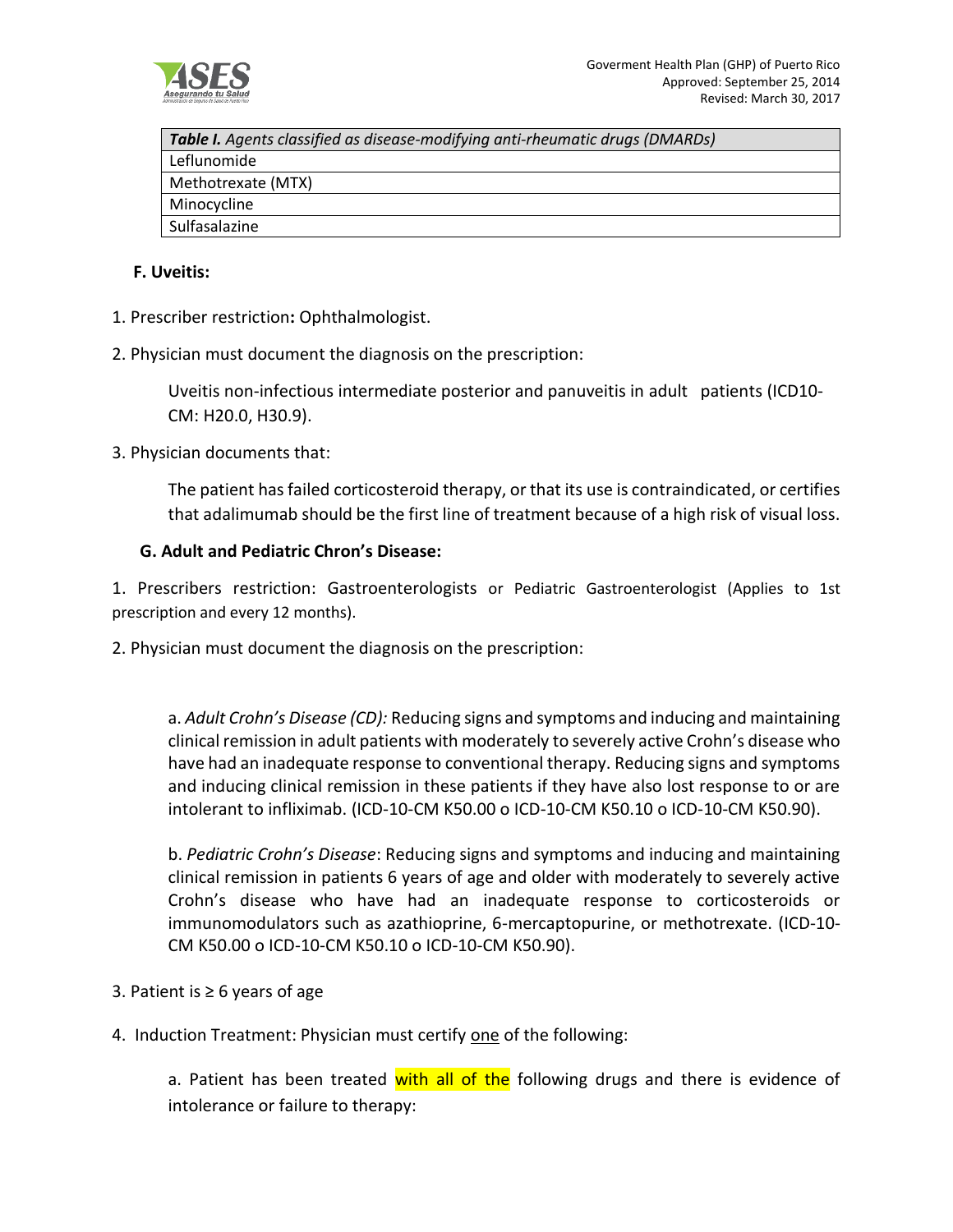i. Corticosteroids (e.g. Budesonide, Hydrocortisone) and,

ii. 6-mercaptopurine (6-MP, Purinethol) and/or azathioprine (Imuran) and/or Methotrexate (MTX) and,

iii. TNF-a Antagonist: Infliximab (Applies only to adult patients).

b. Patient has been diagnosed with Crohn's disease in severe stage or presents one or more of the following:

- i. Intestinal obstruction
- ii. Severe malnutrition
- iii. Abscess formation
- iv. Perianal fistulas

5. Maintenance Treatment for patients using corticosteroids or TNF-α antagonist

- a. Physician certifies that patient has achieved remission, and
- b. Physician documents previous use of corticosteroids.

#### **I. Ulcerative Colitis**

1. Prescribers restriction: Gastroenterologist (Applies to 1st prescription and every 12 months).

2. Physician must document diagnosis on the prescription:

a. Inducing and sustaining clinical remission in adult patients with moderately to severely active ulcerative colitis who have had an inadequate response to immunosuppressants such as corticosteroids, azathioprine or 6-mercaptopurine (6-MP). The effectiveness of HUMIRA has not been established in patients who have lost response to or were intolerant to TNF blockers. (ICD-10-CM K51.90, K51.911, K51.912, K51.913, K51.914, K51.918, K51.919)

3. Physician documents that patient has been treated with of the following drugs and there is evidence of intolerance or failure to therapy:

a. 5-aminosalicylic acid on formulary (5-ASA: Mesalamine, Olsalazine, Sulfasalazine) and

b. Corticosteroids (e.g. Budesonide, Hydrocortisone).